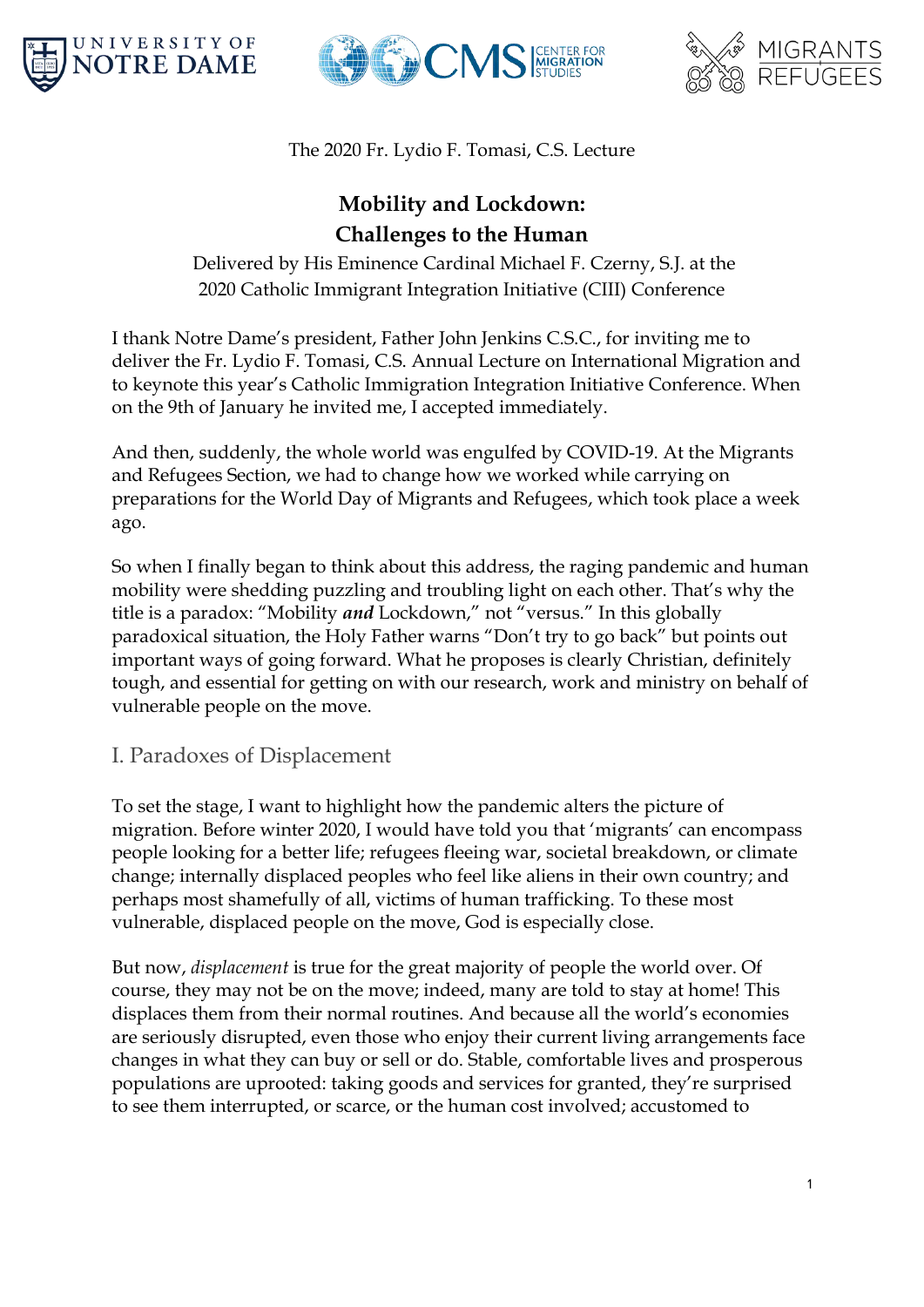moving at will, rapidly and conveniently, they're suddenly stuck; accustomed to consuming a great deal, they're forced to reduce, or even motivated to simplify.

And what about those who were on the move—the migrant workers, the refugees, and so on? When things are normal, these people, even in the best of times, do not experience what 'normal' normally means. *Normal* for many such people is nowhere close to what would be generally acceptable conditions of life. Instead, they endure months and typically years of uncertainty, acute anxiety, precarious nutrition and lodging, poor health, legal limbo, and either unemployment or the risk of exploitation and abuse if they do find something to do.

Then COVID comes along. The precarious work disappears. They can't go back to their former country because borders are closed. They have to stay, but now with even less means to survive on. As governments scurry to improvise solutions and protect their own citizens, the forgotten ones become doubly—and even more deliberately —forgotten. Think of those crowded in camps and other detention facilities, where COVID can spread like wildfire. Think of those living on the streets, unable to take the most basic health precautions. Think of those who lack the means to "distance socially" in a safe manner, such as those in slums. And think of those forced to go to work each day, lacking the luxury of home offices and zoom calls those who work in the informal economy, the often invisible people who provide essential services, putting food on our tables and doing the lowest-paid health care jobs.

Next, think about how lockdown changes 'us and them.' Prior to the pandemic, we would hear the word *lock* in association with persons and groups who were not really like us. *They,* not *we,* need to be locked up or locked away. The *them* could be fellow-citizens who are locked away in remote camps during wartime because *we* decide it's safer to mistrust all of *them* due to their ethnic background. The *them* could be the individuals whom we lock up in prison for all sorts of good and bad reasons. But now lockdown is imposed on everybody. Why? Because with the hazard of disease spreading uncontrollably, everybody has to have their movements severely restricted. And that's not just for the benefit of some; it's for the *common good.* Suddenly we discover that there's just *one* category, everyone belongs to "we" and "us," and the difficult restrictions are for everyone's good, the common good. Isn't this like the discovery that climate is a worldwide phenomenon that affects everyone, as Pope Francis said five years ago, and all of us must care for our *common home*?

## II. Pope Francis's teachings on the pandemic

Let me now talk about what the Holy Father teaches us about the pandemic. He reminds us that, during times of great anxiety and suffering, we need to amend the threefold relationships that define human life—with God, with our neighbor, and with all of creation. Like every serious injustice, sickness, or suffering, COVID-19 is a wake-up call to amend our lives, our attitudes, and our social interactions. In the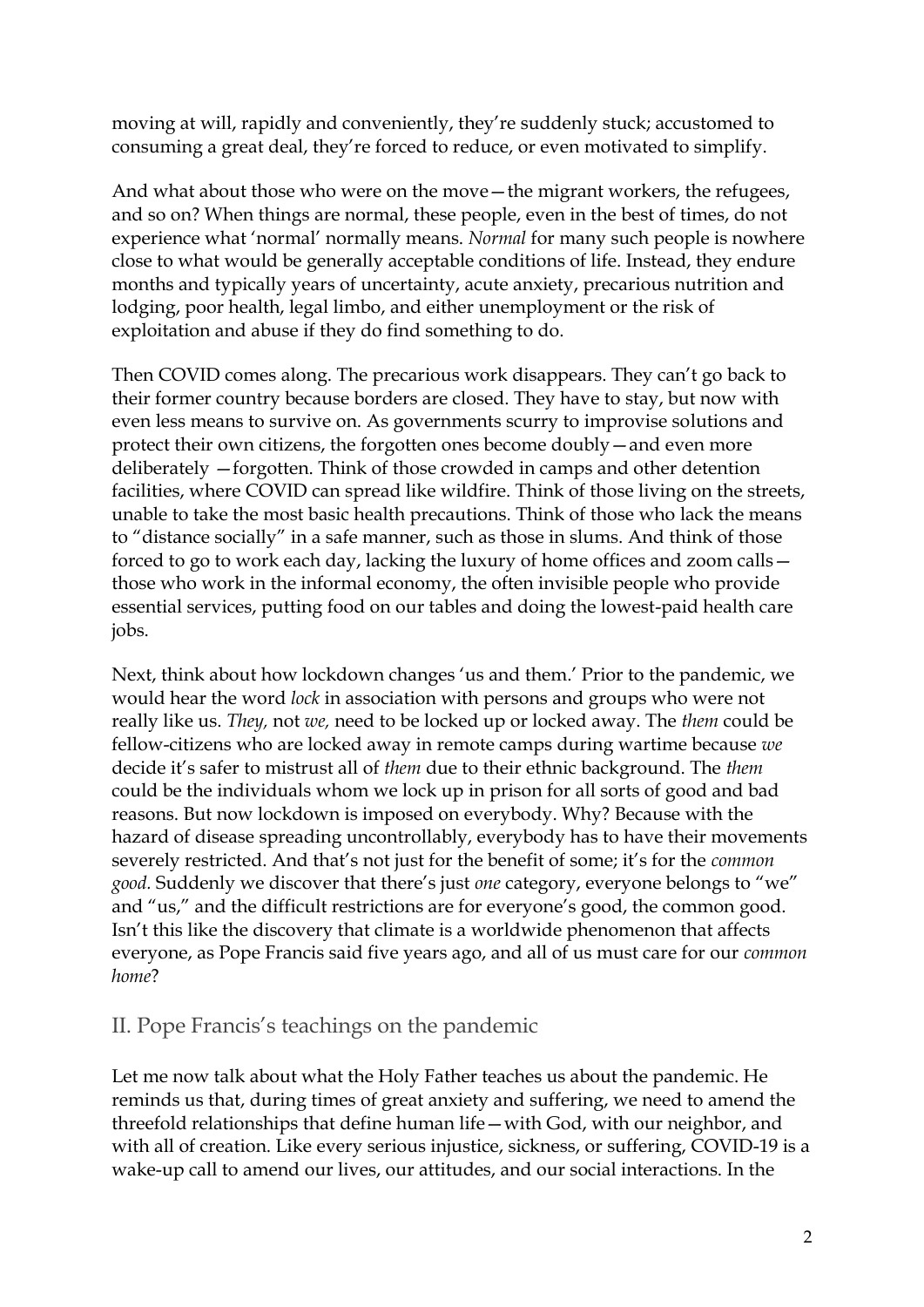words of *Laudato Si'*, it is an invitation to be more attentive to the double cry of the earth and of the poor.

The Holy Father has given us a rich collection of teachings over the past half-year under COVID, reflecting on the injustices that it exposes and what we need to do for a post-COVID world. Let me suggest that the Holy Father dwells on the following seven key themes:

- we must put the common good above self-centeredness;
- we must reject indifference, invisibility, and individualism;
- don't ignore and don't forget;
- don't foster divisions;
- don't be hypocrites;
- we can't rely on an economic model based on greed, zeal for profit, and instant gratification;
- we can't rely on technocratic solutions.

Let me touch briefly on what he has to say about each of these themes.

1) Regarding *the need to put the common good above short-sighted self-interest*, Pope Francis declares that we are all in one boat. We can all get sick, rich and poor alike. We are all anxious. We are all vulnerable. "We find ourselves afraid and lost," he says. "Like the disciples in the Gospel, we were caught off guard by an unexpected, turbulent storm. We have realized that we are on the same boat, all of us fragile and disoriented, but at the same time important and needed, all of us called to row together, each of us in need of comforting the other. On this boat... are all of us."<sup>1</sup>

Further, he stresses: "This is not a time for self-centredness, because the challenge we are facing is shared by all, without distinguishing between persons."<sup>2</sup> Same boat but different decks.

2) We must combat *indifference, invisibility,* and *individualism.*

While COVID is a disaster, Pope Francis warns: "The risk is that we may then be struck by an even worse virus, that of *selfish indifference*. A virus spread by the thought that life is better if it is better for me, and that everything will be fine if it is fine for me. It begins there and ends up selecting one person over another, discarding the poor, and sacrificing those left behind on the altar of progress."<sup>3</sup> For with indifference, "things that do not affect me, do not interest me."<sup>4</sup>

Besides being a disease to be fought, the coronavirus has shed light on broader social ills. Francis draws out this theme: "At times we look at others as objects, to be used

<sup>1</sup> "Why Are You Afraid?" Urbi et Orbi *Address during the Extraordinary Moment of Prayer*, Sagrato of St Peter's Basilica, 27 March 2020.

<sup>2</sup> "Like a New Flame," Urbi et Orbi *Address* – *Easter 2020*, Saint Peter's Basilica, 12 April 2020.

<sup>3</sup> "Egoism: an Even Worse Virus," Extract from the *Homily, II Sunday of Easter* (or *Feast of Divine Mercy*), Church of Santo Spirito in Sassia, 19 April 2020.

<sup>4</sup> General Audience, 12 August 2020.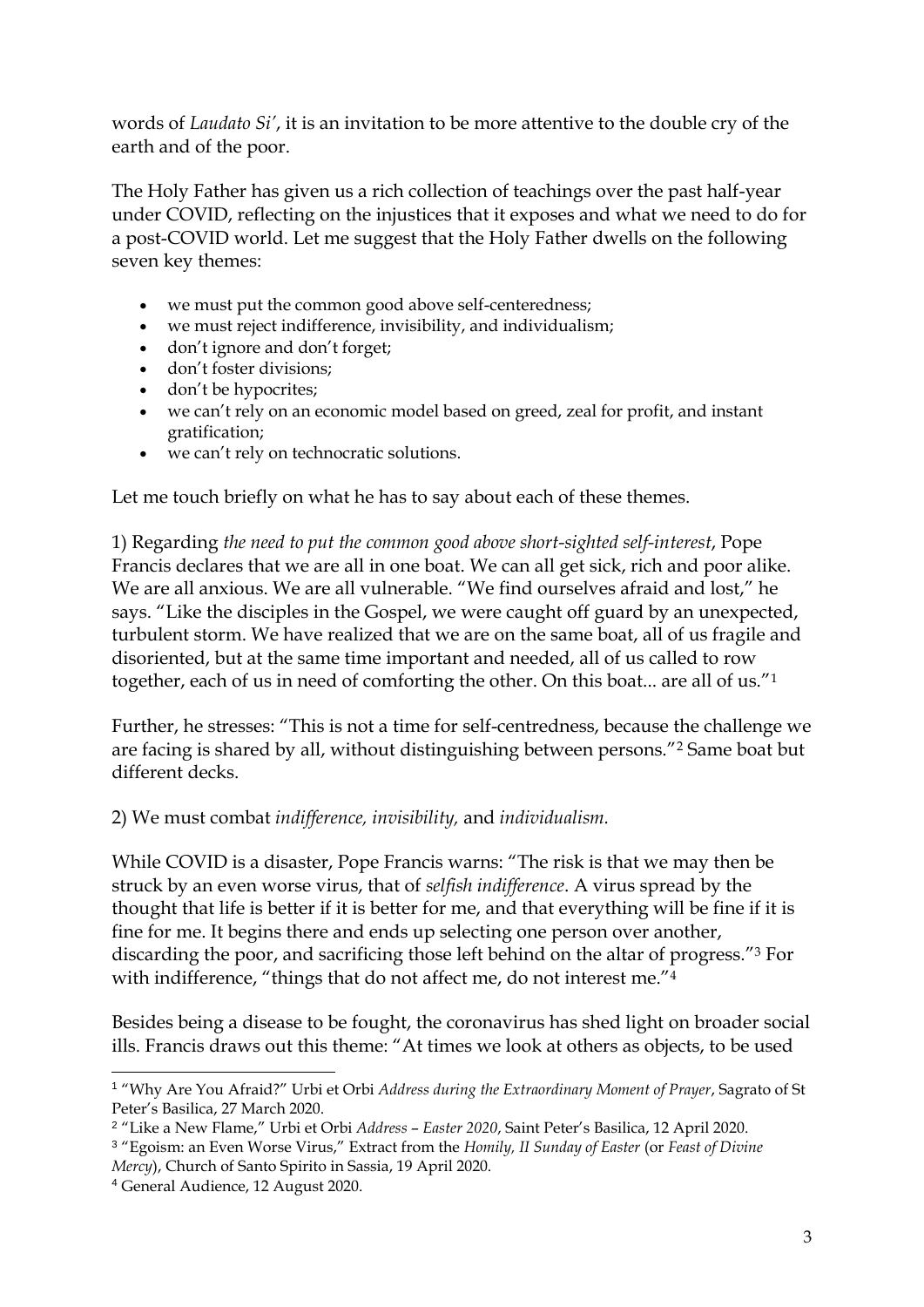and discarded. In reality, this type of perspective blinds and fosters an individualistic and aggressive throw-away culture, which transforms the human being into a consumer good."<sup>5</sup> It renders our fellow humans *invisible* as people.

The Holy Father connects these attitudes: "Indifferent: I look the other way. Individualist: looking out only for one's own interest."<sup>6</sup> "This is not a time for indifference," he emphasizes over and over again, "because the whole world is suffering and needs to be united in facing the pandemic."

3) The Pope warns against *forgetfulness* regarding present reality as well as the past. About the present, he says clearly: "The crisis we are facing should not make us forget the many other crises that bring suffering to so many people."<sup>7</sup> And for us gathered here, this includes the crisis of refugees forced across borders and oceans, of people displaced internally, of the scourge of human trafficking.

The second dimension relates to time and memory. "Let us not lose our memory once all this is past," says Pope Francis, "let us not file it away and go back to where we were."<sup>8</sup> Remember that where we were was not good enough. Let us strive for something better that enhances the common good and reduces invisibility, indifference, individualism, and the throwaway culture.

4) The fourth point is to *avoid division*—especially division that results in violence and bloodshed. "This is not a time for division," the Holy Father says. Rather, "may Christ our peace enlighten all who have responsibility in conflicts, that they may have the courage to support the appeal for an immediate global ceasefire in all corners of the world. This is not a time for continuing to manufacture and deal in arms, spending vast amounts of money that ought to be used to care for others and save lives."<sup>9</sup>

5) The fifth and related point is to *avoid hypocrisy*. "This crisis is affecting us all, rich and poor alike," he says "and putting a spotlight on hypocrisy." He goes on: "I am worried by the hypocrisy of certain political personalities who speak of facing up to the crisis, of the problem of hunger in the world, but who in the meantime manufacture weapons. This is a time to be converted from this kind of functional hypocrisy. It's a time for integrity. Either we are coherent with our beliefs or we lose everything."<sup>10</sup>

6) Let us vigorously question *an economic model based on greed, zeal for profit, and instant gratification*. These fault-lines were exposed by COVID. Pope Francis notes that: "Greedy for profit, we let ourselves get caught up in things, and lured away by haste… we were not shaken awake by wars or injustice across the world, nor did we

<sup>5</sup> General Audience, 12 August 2020.

<sup>6</sup> General Audience, 12 August 2020.

<sup>7</sup> "Like a New Flame," Urbi et Orbi *Address* – *Easter 2020*, Saint Peter's Basilica, 12 April 2020. 8 Interview with Austen Ivereigh, *Commonweal*, 8 April 2020.

<sup>9</sup> "Like a New Flame," Urbi et Orbi *Address* – *Easter 2020*, Saint Peter's Basilica, 12 April 2020.

<sup>10</sup> Interview with Austen Ivereigh, *Commonweal*, 8 April 2020.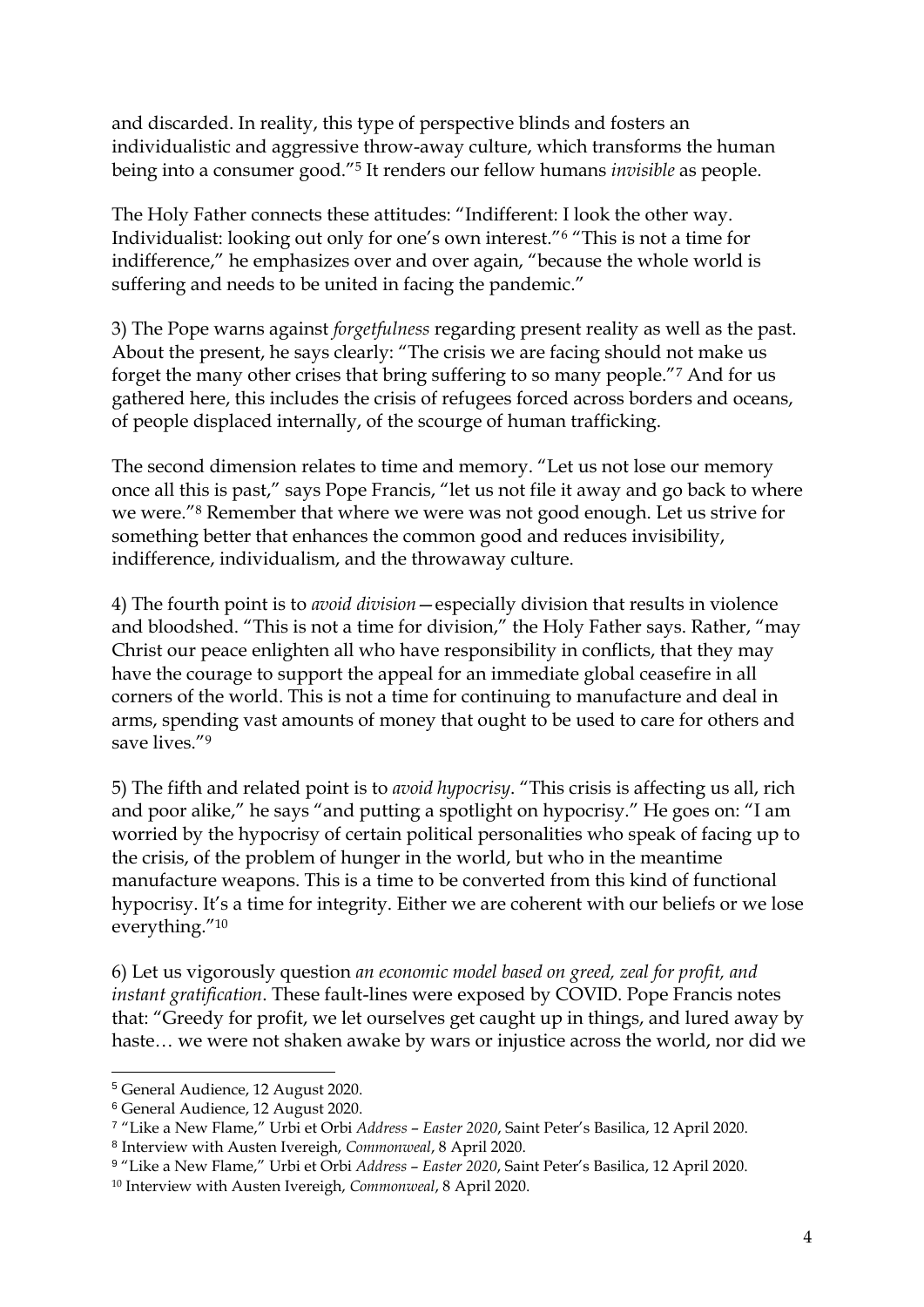listen to the cry of the poor or of our ailing planet. We carried on regardless, thinking we would stay healthy in a world that was sick."<sup>11</sup> This is no longer tenable; we need a new paradigm. Rather, the Holy Father expresses his hope that "this time of danger will free us from operating on automatic pilot, shake our sleepy consciences and allow a humanist and ecological conversion that puts an end to the idolatry of money and places human life and dignity at the center. Our civilization – so competitive, so individualistic, with its frenetic rhythms of production and consumption, its extravagant luxuries, its disproportionate profits for just a few – needs to downshift, take stock, and renew itself."<sup>12</sup>

7) The seventh and final point—*we cannot rely on a technocratic paradigm*. Yes, we need science-based solutions to the pandemic, well-designed vaccines and therapies—and these remedies cannot become the preserve of the rich but must be available to the poor at low or even zero cost.<sup>13</sup> But more fundamentally, the cold anonymity of technocracy will not save us. We must put people first. Pope Francis expresses his hope that "governments understand that technocratic paradigms (whether statecentered or market-driven) are not enough to address this crisis or the other great problems affecting humankind. Now more than ever, persons, communities, and peoples must be put at the center, united to heal, to care, and to share."<sup>14</sup>

Let me sum up the deeper paradox. The pandemic appeared in a particular context—one of widespread injustice, inequality, and assaults on our common home. And this context both aggravates the pandemic and impels us to try and make things better. We need to find a cure both for this "small but terrible virus," and for the "larger virus" of social injustice, inequality of opportunity, marginalization, and the lack of protection for the weakest.<sup>15</sup> The prescription offered by Pope Francis unleashes the "antibodies of justice, charity, and solidarity."<sup>16</sup> How might we develop those antibodies?

Pope Francis spent two months discussing the antidotes, the building blocks of a post-COVID world. In the nine Wednesday General Audiences of August and September, the Holy Father applied the principles of Catholic social teaching human dignity, the common good, solidarity, subsidiarity, the universal destination of goods, the preferential option for the poor, and care for our common home—to the current pandemic-induced challenges. This is the work of every Annual Catholic Immigrant Integration Initiative, this is the basic theme of every Fr. Lydio F. Tomasi, C.S. Annual Lecture

<sup>11</sup> "Why Are You Afraid?" Urbi et Orbi *Address during the Extraordinary Moment of Prayer*, Sagrato of St Peter's Basilica, 27 March 2020.

<sup>12</sup> "To an Invisible Army," *Letter to Popular Movements*, 12 April 2020.

<sup>13</sup> General Audience, 19 August 2020.

<sup>14</sup> "To an Invisible Army," *Letter to Popular Movements*, 12 April 2020.

<sup>15</sup> General Audience, 19 August 2020.

<sup>&</sup>lt;sup>16</sup> "A Plan to Rise Up Again," The original text written in Spanish was published by « Vida Nueva » on 17 April 2020. This English translation has been carried out by LEV staff.